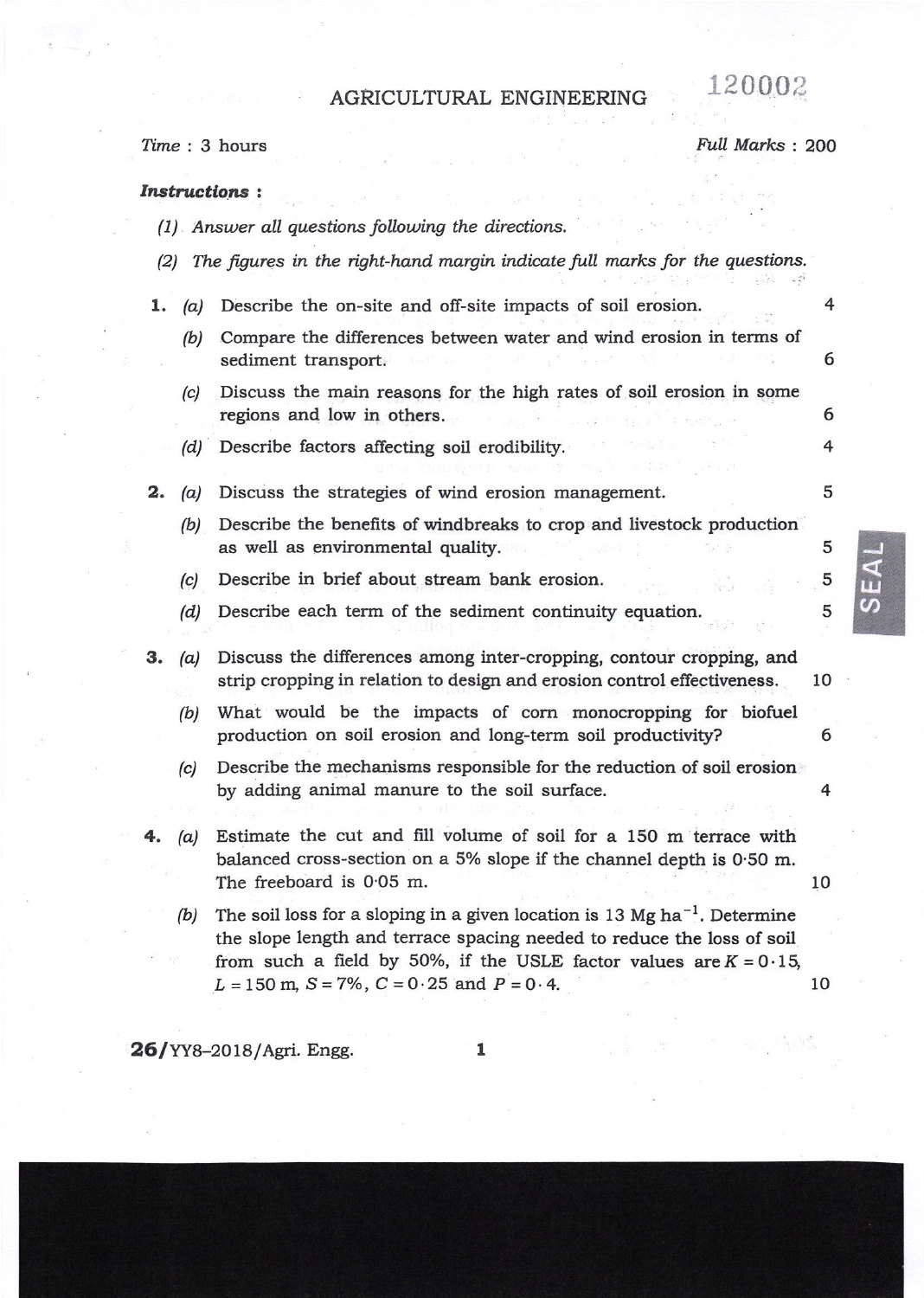|  | 5. $(a)$       | Describe different types of terraces. Enlist the types of terraces that<br>are used in mountainous regions.                                                                                                                                                            | 6 |
|--|----------------|------------------------------------------------------------------------------------------------------------------------------------------------------------------------------------------------------------------------------------------------------------------------|---|
|  | (b)            | Describe various structures used to control gully erosion.                                                                                                                                                                                                             | 6 |
|  | (c)            | Discuss the effectiveness of the biological methods and the<br>conservation structures when used as soil conservation practices.                                                                                                                                       | 8 |
|  | 6. (a)         | Describe the major four irrigation methods.                                                                                                                                                                                                                            | 8 |
|  | (b)            | Describe different types of irrigation efficiency.                                                                                                                                                                                                                     | 3 |
|  | (c)            | Describe how an irrigation system may fail.                                                                                                                                                                                                                            | 3 |
|  | (d)            | In general, pressurized irrigation systems are considered to be more<br>efficient than surface irrigation systems. What are some factors that<br>may decrease the irrigation efficiency of some sprinkler systems to<br>below that of some surface irrigation systems? | 6 |
|  | $7. \quad (a)$ | Describe four different types of aquifers commonly used for irrigation<br>and give an example of each.                                                                                                                                                                 | 8 |
|  | (b)            | Discuss groundwater recharge and discharge components for a basin.                                                                                                                                                                                                     | 6 |
|  | (c)            | What is the reason that aquifer pollution is much more difficult to<br>correct than surface water pollution?                                                                                                                                                           | 3 |
|  |                | (d) What are the primary pollutants from agriculture that have<br>contributed to aquifer pollution?                                                                                                                                                                    | 3 |
|  |                | <b>8.</b> (a) Mention different methods for pipe flow measurement.                                                                                                                                                                                                     | 5 |
|  | (b)            | Write short notes on (along with the equation for flow measurement)<br>$(i)$ pitot tube and $(ii)$ cut-throat flume.                                                                                                                                                   | 6 |
|  | (c)            | Calculate the discharge over a triangular notch of angle 80° when the<br>water head over the notch is 0.40 m. Assume standard value of<br>coefficient of discharge.                                                                                                    | 4 |
|  |                | (d) What is flow rating curve? Sketch a shift of flow rating curve. What are<br>the causes of shifts in a flow rating curve?                                                                                                                                           | 5 |
|  |                | <b>26/YY8-2018/Agri. Engg.</b><br>$[$ P.T.O.<br>2                                                                                                                                                                                                                      |   |

 $\frac{1}{2} \frac{1}{2} \sum_{i=1}^{n} \frac{1}{2} \sum_{i=1}^{n} \frac{1}{2} \sum_{i=1}^{n} \frac{1}{2} \sum_{i=1}^{n} \frac{1}{2} \sum_{i=1}^{n} \frac{1}{2} \sum_{i=1}^{n} \frac{1}{2} \sum_{i=1}^{n} \frac{1}{2} \sum_{i=1}^{n} \frac{1}{2} \sum_{i=1}^{n} \frac{1}{2} \sum_{i=1}^{n} \frac{1}{2} \sum_{i=1}^{n} \frac{1}{2} \sum_{i=1}^{n} \frac{1}{2} \sum$ 

i.

y.

 $\frac{1}{2}$ 

 $\frac{1}{2}$